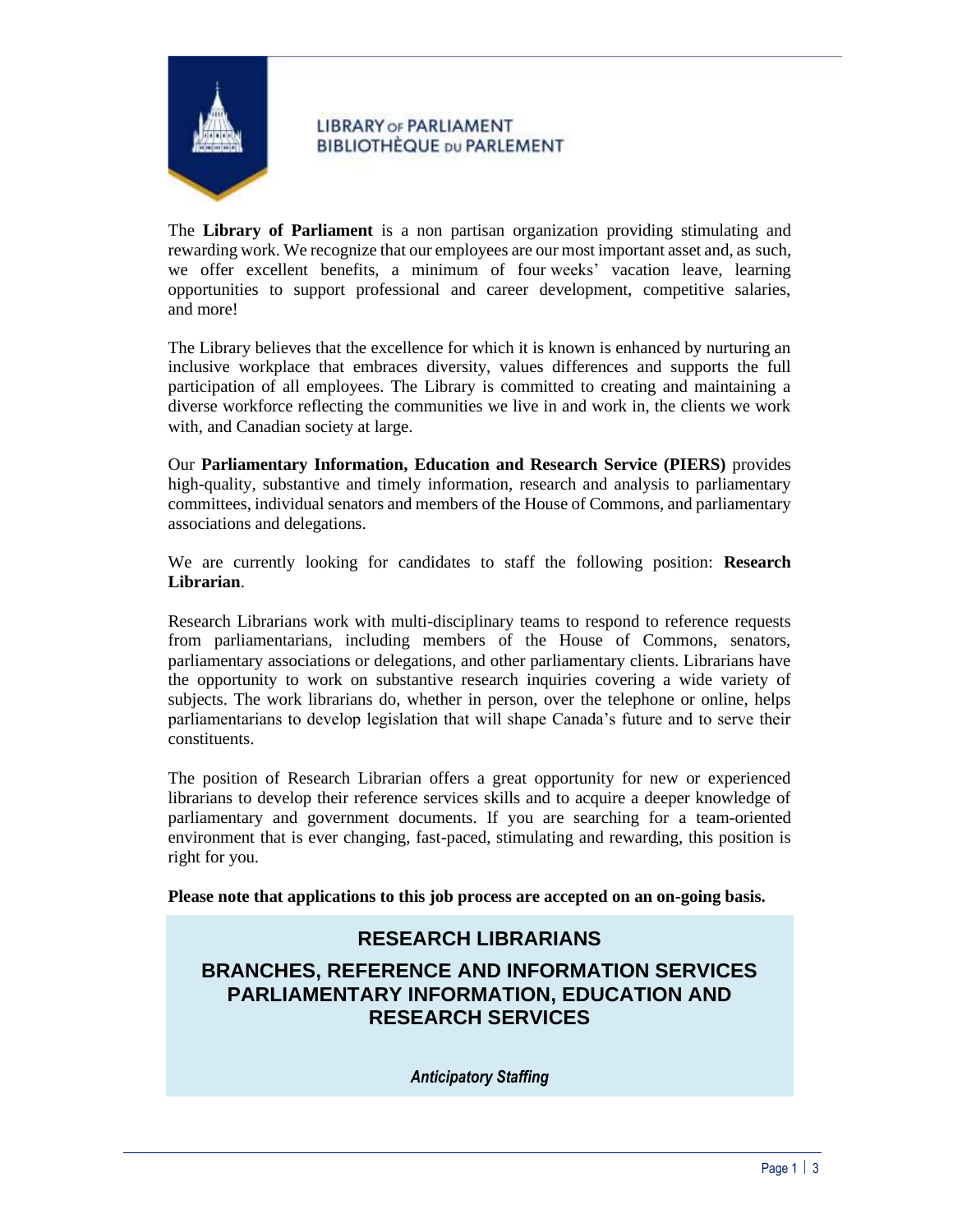#### **LS-01 – LS-02 (\$66,822 – \$85,934)** (Bilingual staffing – imperative: CBC/CBC)

**NOTE:** While this position is eligible for part-time telework, regular on-site presence is required at Library of Parliament workplaces located in the National Capital Region.

## **For the purposes of this selection process, the competencies listed in the attached Competency Profile will be evaluated.**

### **The following knowledge criteria will also be evaluated:**

• Knowledge of current affairs, parliamentary publications, online search tools and reference sources relevant to Canadian politics and current affairs

#### **To be considered, candidates must have:**

- A master's degree in Library and Information Sciences or Library and Information Studies from a recognized university. *Applicants who anticipate graduating in the winter or summer semesters of 2022 may be considered.*
- Knowledge of or experience conducting in-depth searches using print and online sources
- Experience in providing written responses to requests for information

### **Operational Requirements:**

• Librarians may be required to work an evening duty shift every 2-3 weeks (during sitting weeks). These hours would be 10:30AM – 7:00PM or however late the chamber was sitting.

#### **Candidates retained in this selection process will be required to obtain:**

- A successful second-language evaluation (Bilingual staffing imperative[: CBC/CBC\)](https://www.canada.ca/en/treasury-board-secretariat/services/staffing/qualification-standards/relation-official-languages.html)
- A successful pre-employment screening

#### **Additional Information:**

- This selection process is open to the employees of the Library of Parliament and the general public.
- This selection process will include a second-language evaluation, a written qualifying exam and an interview. The interview will consist of behavioural, situational and knowledge-based questions. Candidates will be required to pass each stage in order to move to the next stage of the selection process.